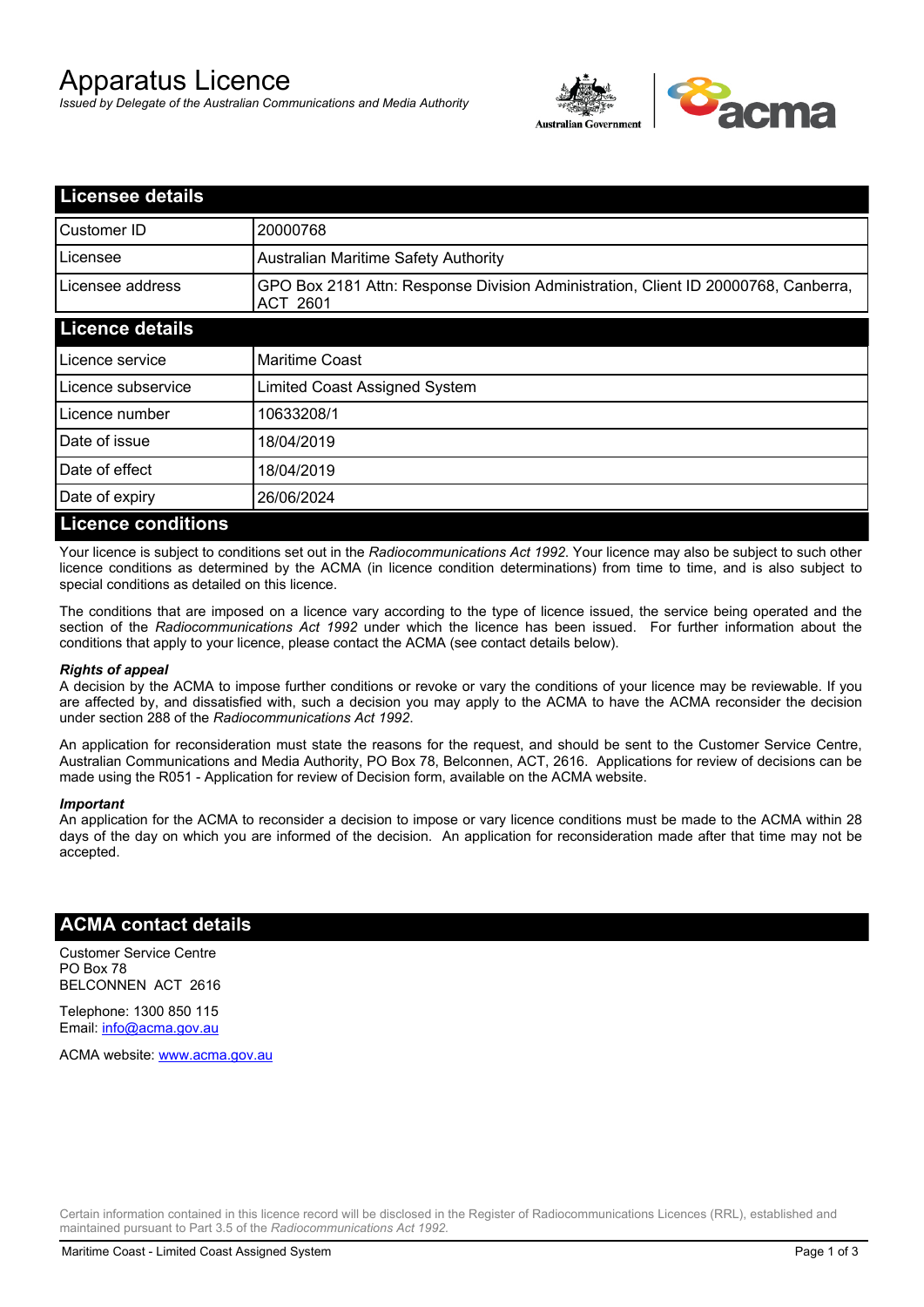# **Advisory Notes applying to licence no.: 10633208/1**

Conditions applicable to the operation of Limited Coast Assigned System authorised under this licence can be found in the Radiocommunications Licence Conditions (Apparatus Licence) Determination and the Radiocommunications Licence Conditions (Maritime Coast Licence) Determination. Copies of these determinations are available from the ACMA and from the ACMA home page (www.acma.gov.au).